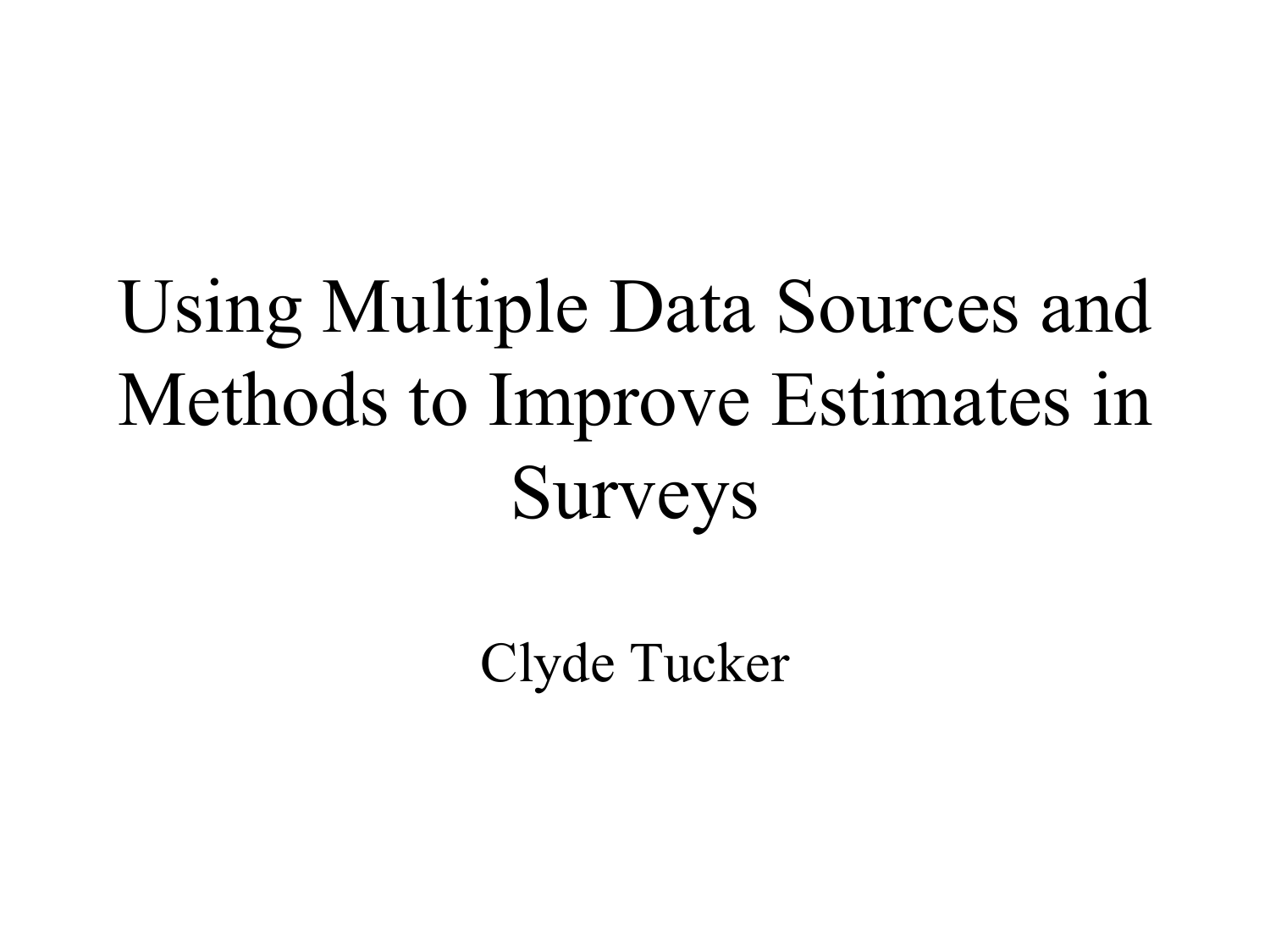#### Contents

• Highlights from each paper

• Discussion relevant to CE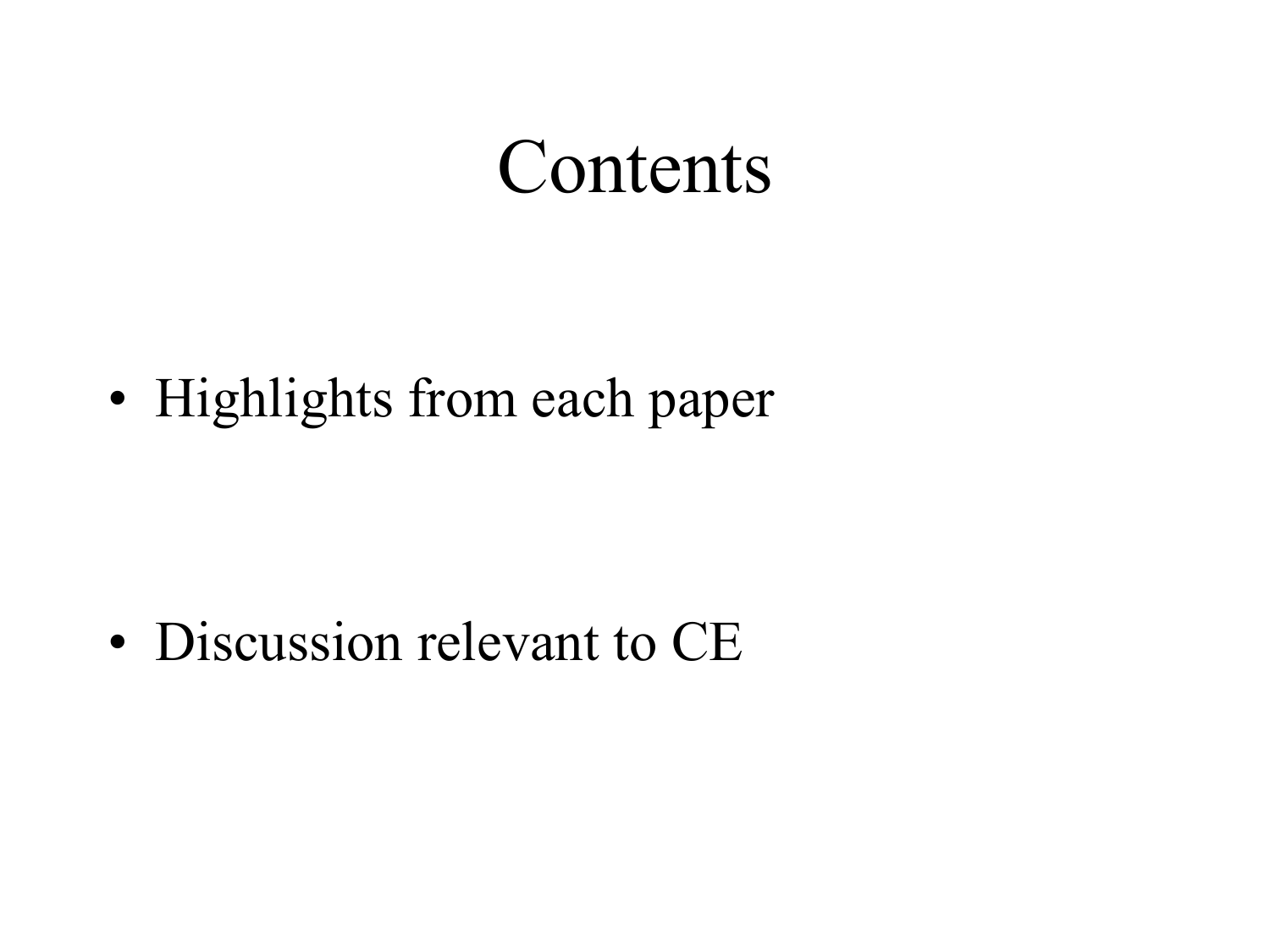# Macklin Paper

- Uses subsample from a previously completed larger survey (NHIS) to conduct a more intensive analysis
- Specifically, collects additional data from the household (including details of health insurance), medical care providers for these households, Medicare records of the households, and Medicaid and Insurance information
- A number of methodological studies have resulted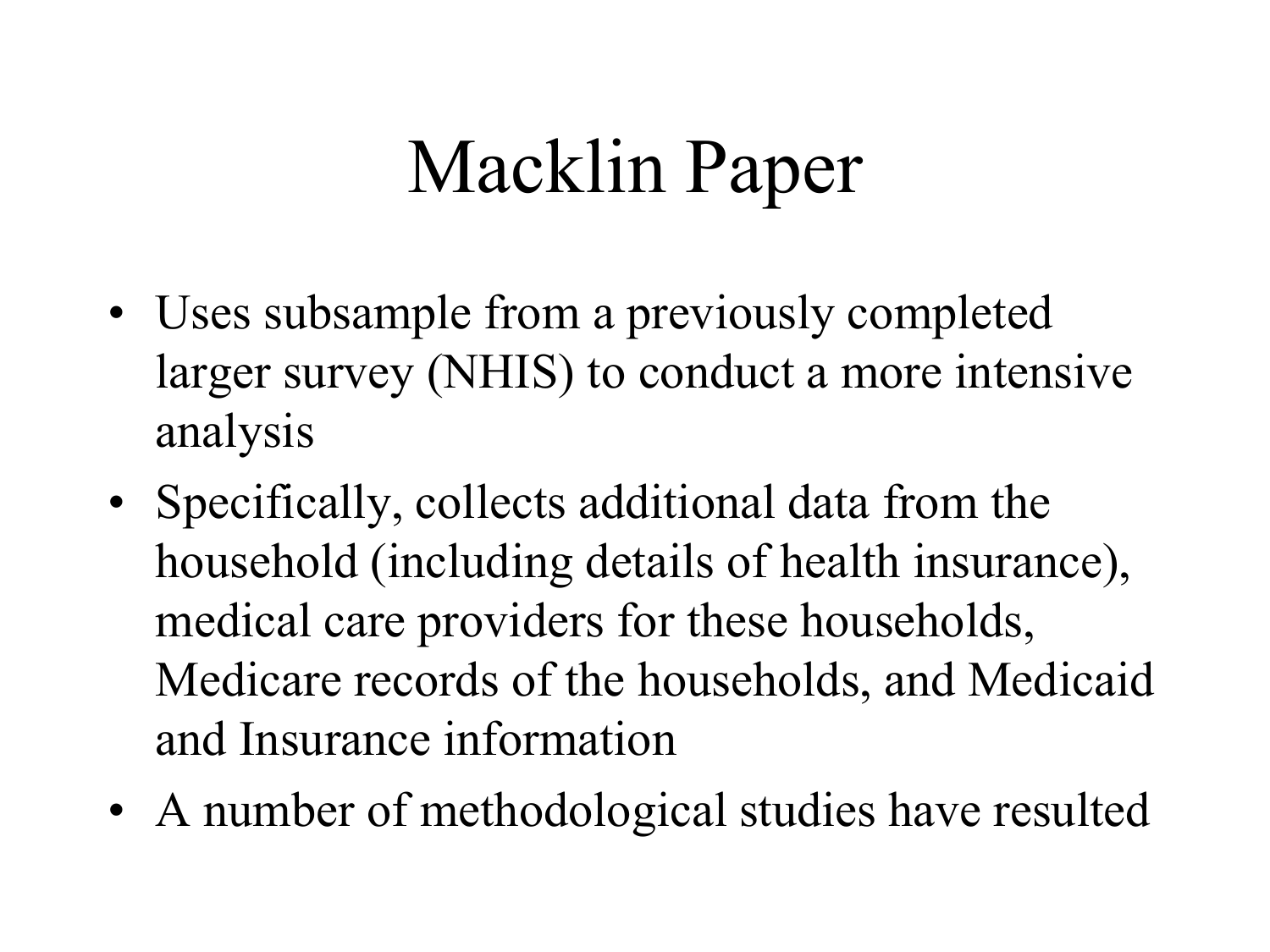## O'Brien Paper

- Using establishment surveys of rental agents and energy suppliers to supplement a household survey on residential energy consumption (RECS) and improve estimates of energy use
- Collect consumption and expenditures from linked suppliers with mandatory survey (large companies dominate) that uses multiple modes
- Can conduct methodological studies to measure response errors, improve questionnaire design and tailor the mode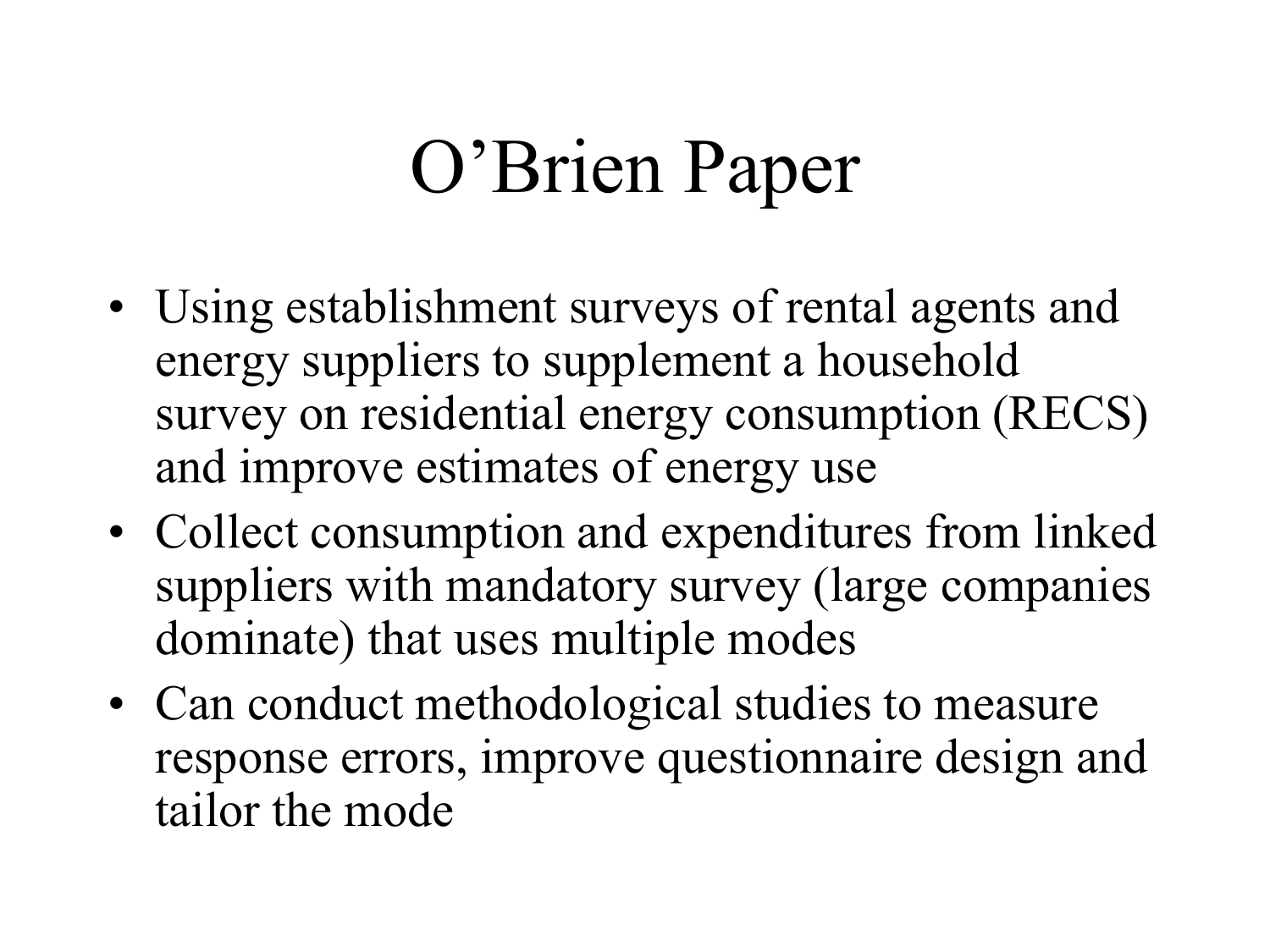## Schenker and Van Parsons Paper

- Combines data from NHIS, National Nursing Home Survey and NHANES to improve estimates from NHIS
- Combines NHIS with BRFSS to obtains small area estimates and improve BRFSS estimates
- Uses linkages of NCHS data to other Federal data sources for more in-depth causal analysis of health problems
- A number of technical difficulties noted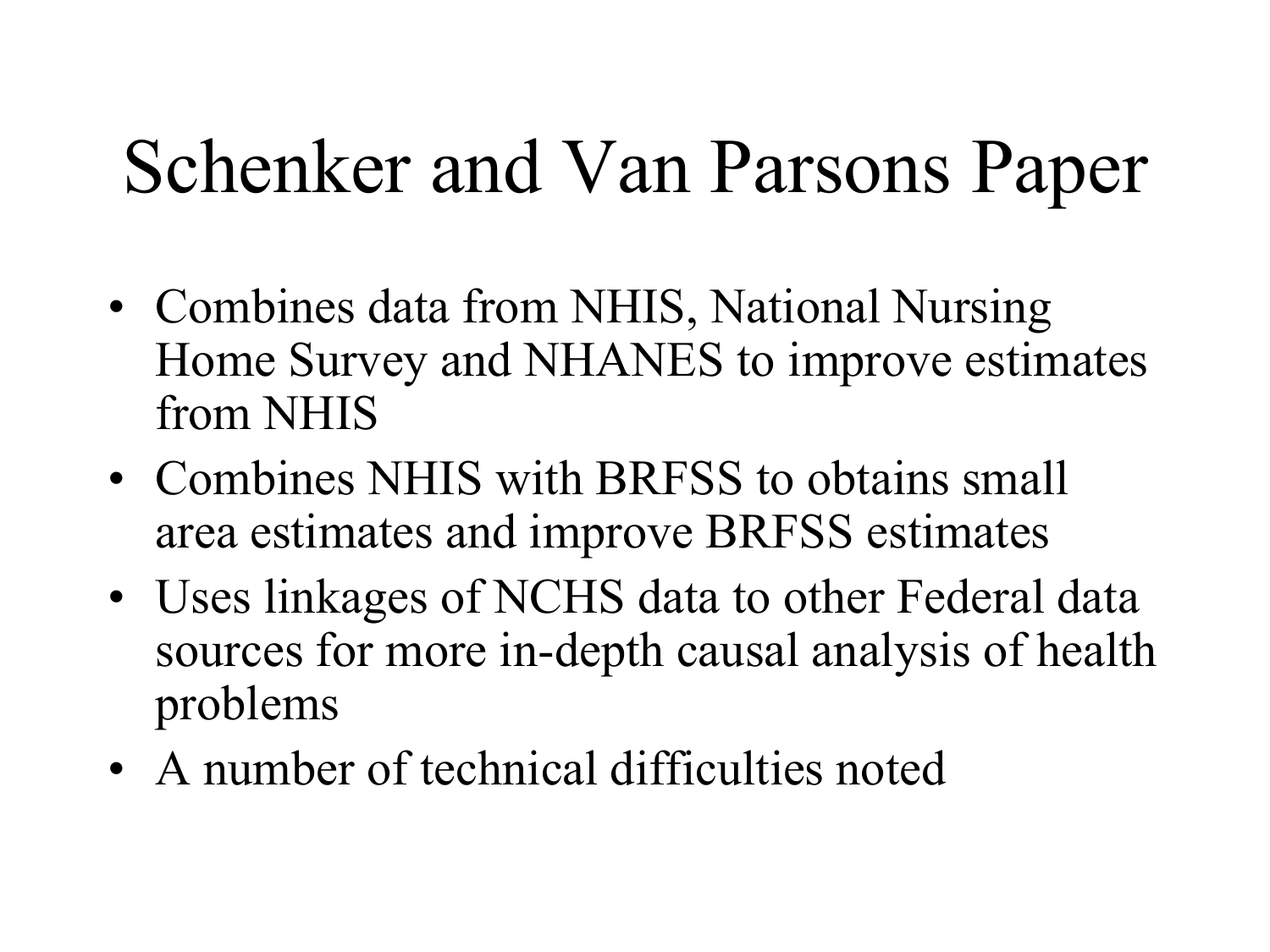# Discussion with Relevance to CE Surveys

- **CAUTIONS:**
	- All examples combinations of either directly collected Federal survey data (either household or establishment surveys) or other Federal sources of administrative data—no use of commercial databases.
	- Two of the papers report their efforts have made possible a number of methodological studies.
	- Only one, the Schenker and Van Parsons paper, provides detailed information on improvement of estimates.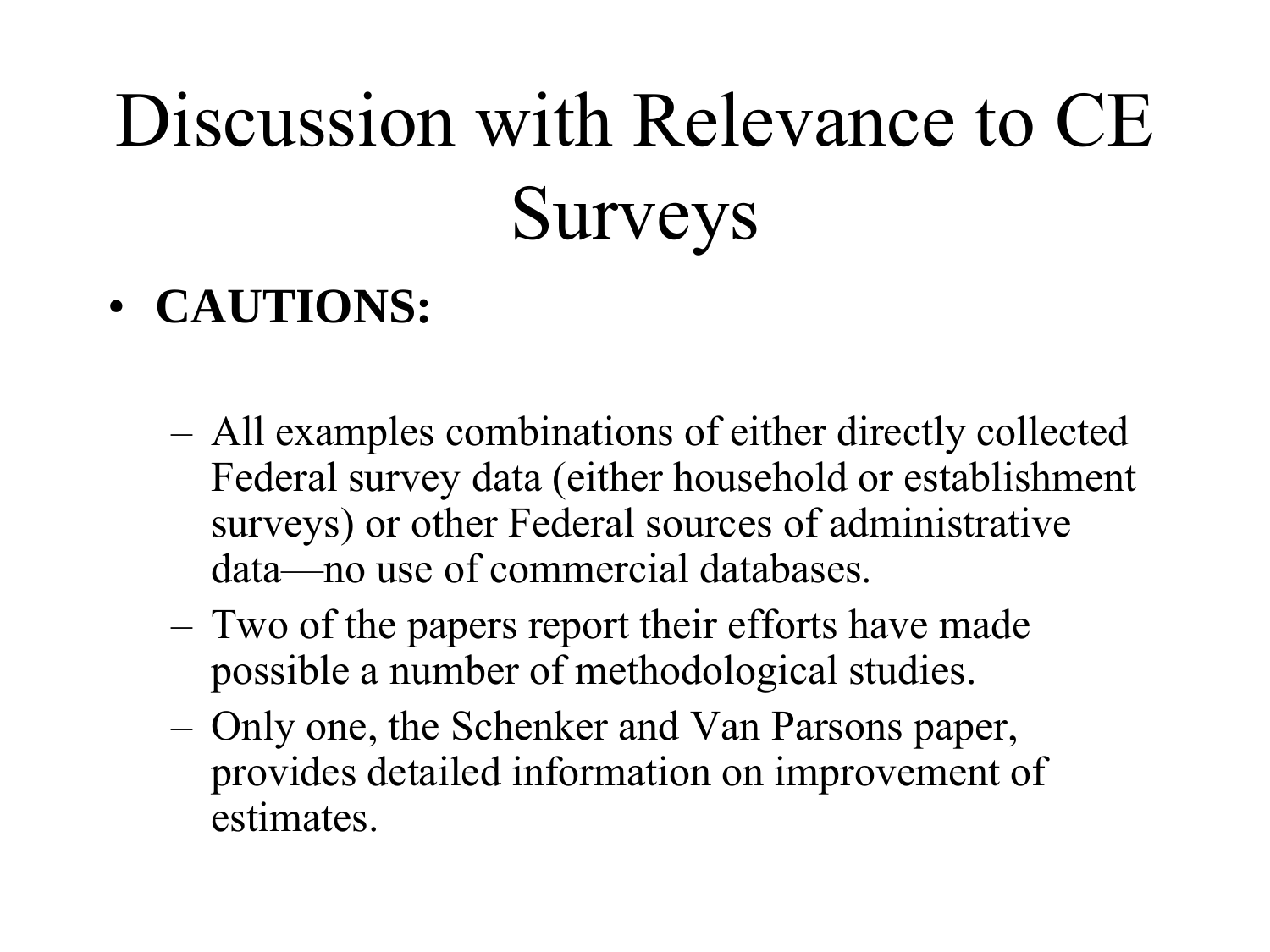- A number of problems associated with using multiple sources are noted, including mode and questionnaire differences, sampling and weighting incompatibilities, privacy and confidentiality issues, linkage difficulties, increased agency efforts, and data sharing hurdles.
- No actual information on additional costs was provided.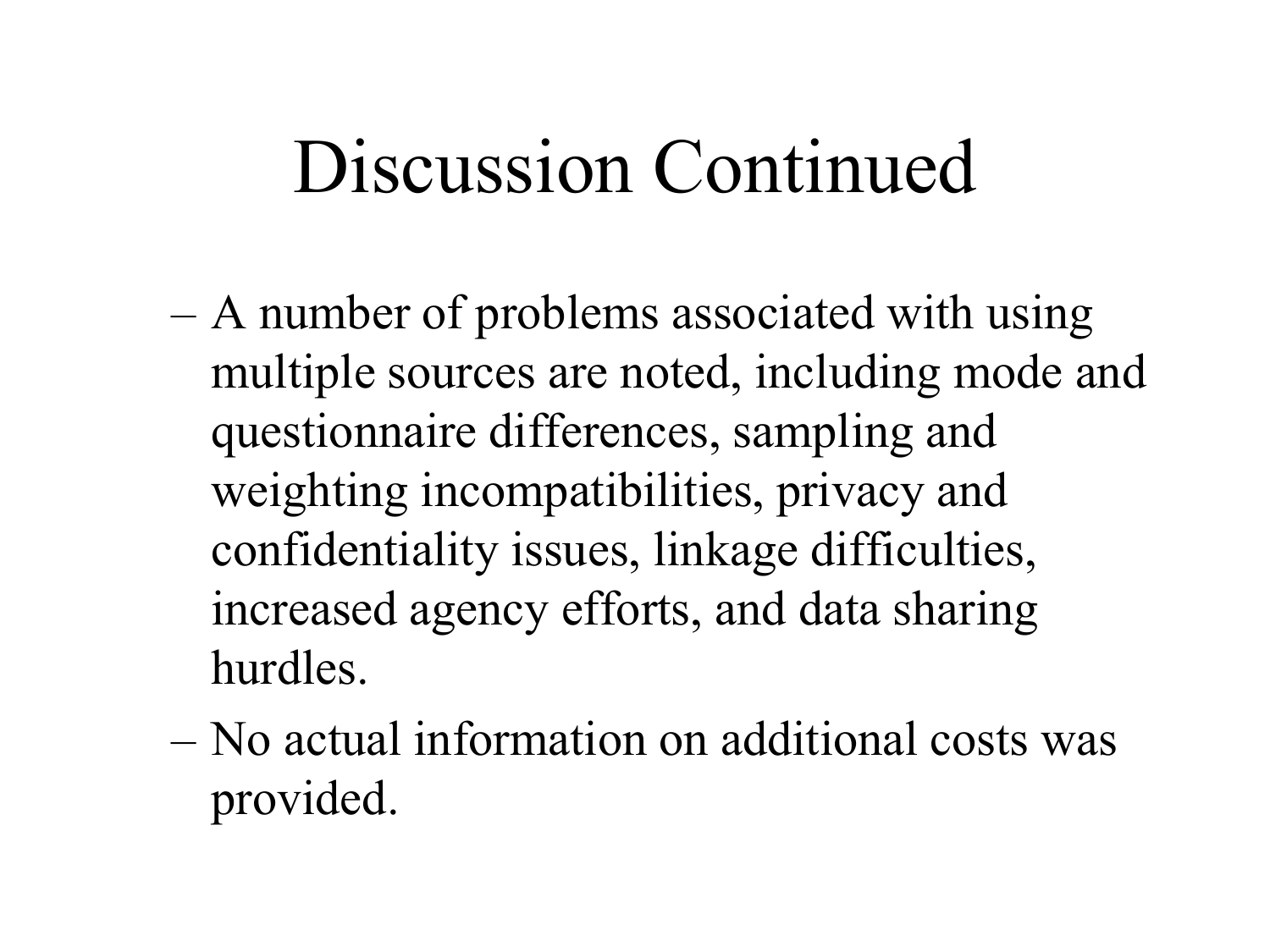#### • **OPPORTUNITIES**

- CE should ask the authors for more details from the methodological studies they cite, especially concerning improvement in estimates
- CE should ask for estimates of the amount of increased effort and cost of the various methods used
- CE should ask for more information on the specifics of technical problems and how they were overcome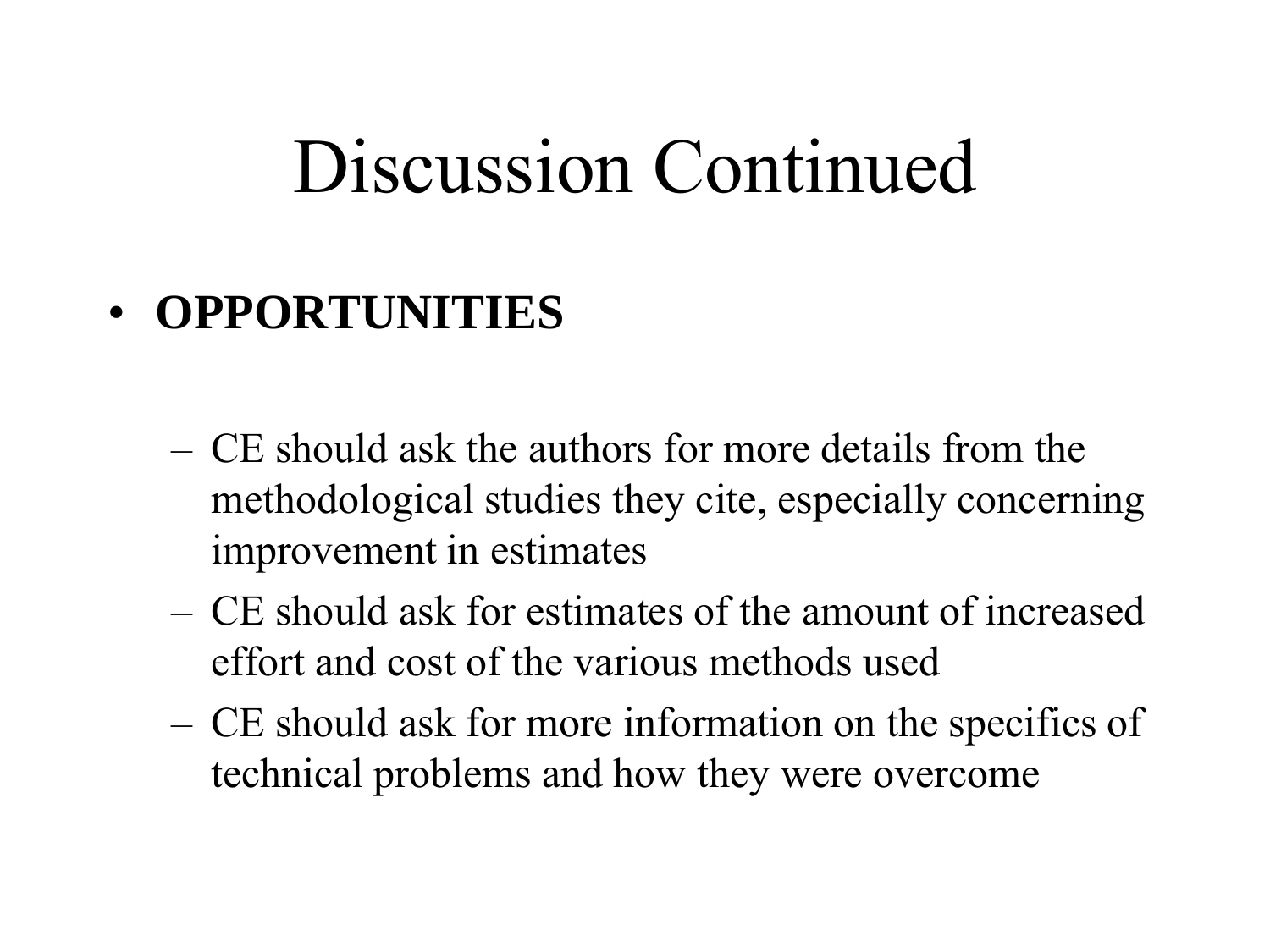- CE should consider collecting less data with the larger survey and use subsamples for more intensive data collection, including reconciliation of expenditure reports and using a subsample for Diary
- CE should consider using directly collected establishment surveys to supplement household data collection
- CE should search for other Federal data sources of either supplemental survey data or administrative data sets and extend the search to commercial databases